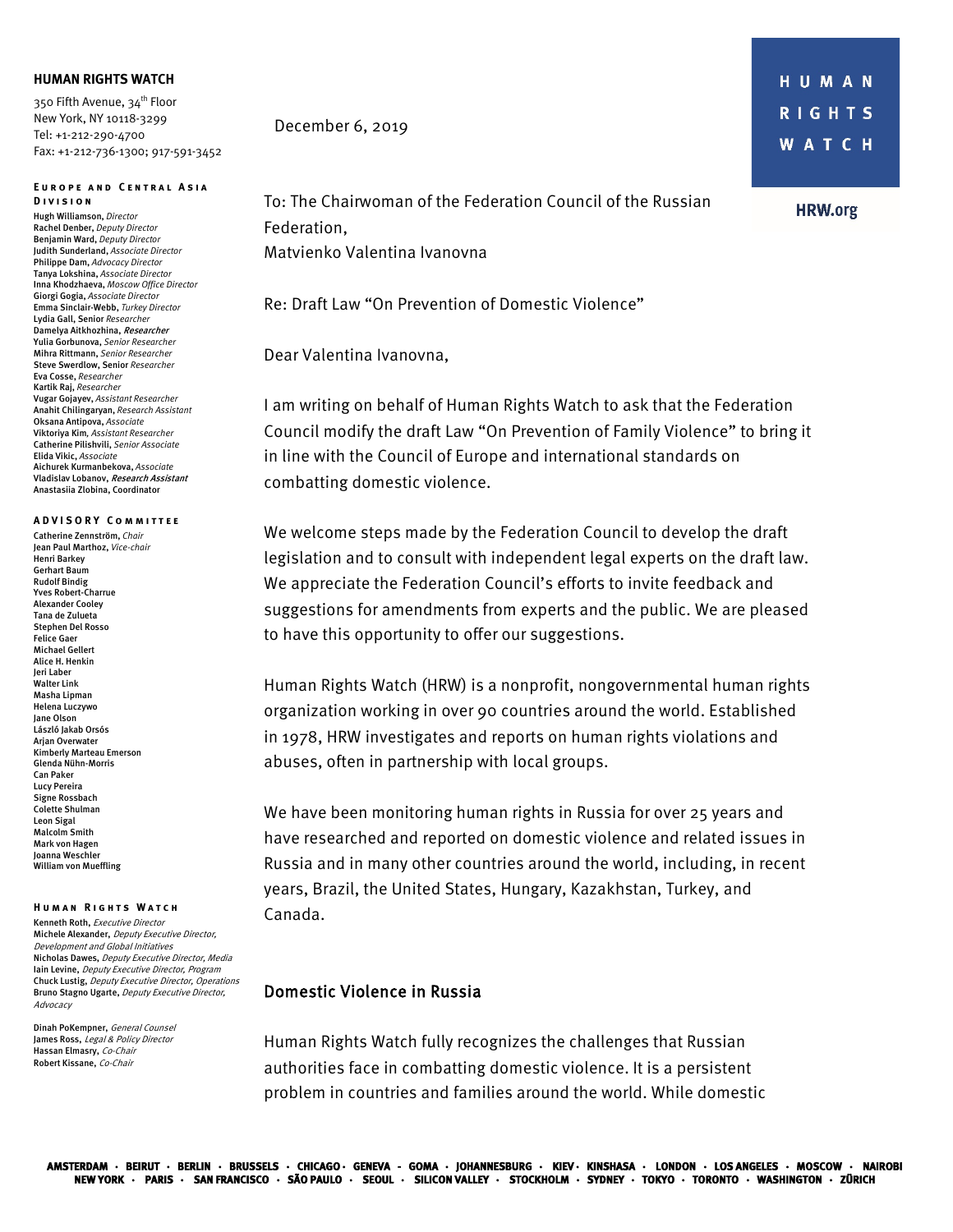violence affects men, women, and children, [women are overwhelmingly the most frequent](https://rm.coe.int/istanbul-convention-questions-and-answers/16808f0b80)  [victims](https://rm.coe.int/istanbul-convention-questions-and-answers/16808f0b80) of such abuse. According to a [recent study,](https://www.unodc.org/unodc/en/frontpage/2018/November/home-the-most-dangerous-place-for-women-with-majority-of-female-homicide-victims-worldwide-killed-by-partners-or-family--unodc-study-says.html?ref=fs1&fbclid=IwAR2oq5q3r2FmYNeirze3TuDLcHxbXbmCJEk0AOmXbPGf6aKPotPATSB7hpw) published by the United Nations Office on Drugs and Crime (UNODC), home is "the most dangerous place for women," with the majority of female homicide victims worldwide killed by partners or family. Around 87,000 women were killed around the world last year, some 50,000 - or 58 per cent - at the hands of intimate partners or family members. This amounts to some six women killed every hour by people they know. The lack of relevant statistics makes it difficult to assess the scope of domestic violence in Russia, however, several indicators suggest it is pervasive.

In 2018, Human Rights Watch researched and published [an in-depth report:](https://www.hrw.org/report/2018/10/25/i-could-kill-you-and-no-one-would-stop-me/weak-state-response-domestic-violence#2ba0c1) "I Could Kill You and No One Would Stop Me," which highlighted crucial problems in Russia's legislation as well as law enforcement, judicial and social support systems that prevent the authorities from providing protection and support for victims of domestic violence. Based on interviews with survivors, lawyers, women's rights advocates, government officials, academics and law enforcement, the report detailed barriers that victims of domestic violence in Russia face in reporting abuse and getting help. They include social stigma, lack of awareness about domestic violence and services for survivors, and lack of trust in police.

The report highlighted the need for effective prevention and criminal justice responses to domestic violence in Russia that promote victim safety while ensuring accountability for abusers. The report separately noted that Russia currently lacks consistent and transparent statistics on domestic violence, which impedes both a full understanding of the scope of the problem and the development of effective strategies to combat and prevent it.

Our research documented how police often treat victims of domestic violence with hostility and prejudice and refuse to register or investigate their complaints, directing them instead into using the process of private prosecution, for which the victim must bear the burden of proof as well as all costs. In the cases we documented, survivors of domestic violence found the process of private prosecution overwhelming and ineffective, and for this reason decided to forego prosecution altogether. Our report also documents how state services do not ensure crucial support for survivors of domestic violence, demanding from them a long list of documentation to obtain emergency shelter, including local registration. As a result, victims must often wait weeks for a decision, and then in some cases are denied access to shelter while facing the ongoing risk of abuse.

Our report illustrated how the 2017 amendments decriminalizing the first offense of domestic battery were a step backward because they ignored fundamental differences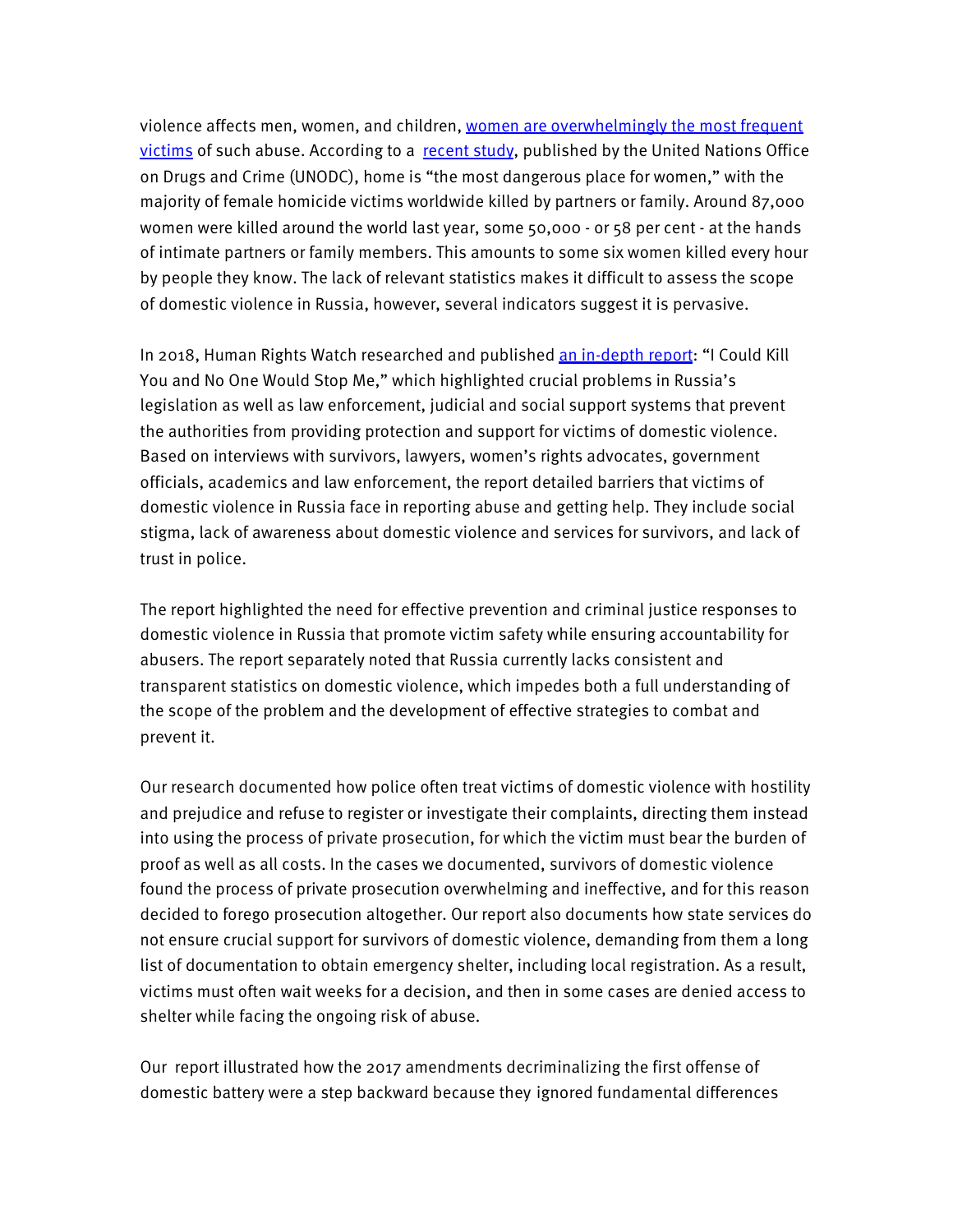between violence among strangers and domestic violence: that in the latter, perpetrators frequently repeat their offenses, and that victims often live with their abusers and are frequently financially and otherwise dependent on them. Equating violence by these two sets of perpetrators also ignores the psychological, emotional, and verbal abuse and manipulation that typically accompany physical abuse in domestic violence. Lawyers and women's rights groups working on domestic violence noted that perpetrators of domestic violence were frequently not held accountable before the 2017 amendments and downgrading the offense from criminal to administrative liability would likely embolden them to continue patterns of abuse, not encourage them to stop.

We found that while in recent years public perceptions in Russia started to shift from viewing gender-based violence as permissible or "normal" to recognizing it as a prevalent problem, the government still often treats it as a private, "family" manner. This creates barriers for reporting abuse, encourages families to shield abusers, and stigmatizes those who report to the authorities and "publicize" the abuse. Our conclusions were most recently echoed by the United Nations Committee on the Elimination of Discrimination against Women, (CEDAW) which in its [decision in July 2019,](https://tbinternet.ohchr.org/_layouts/15/treatybodyexternal/Download.aspx?symbolno=CEDAW%2fC%2f73%2fD%2f100%2f2016&Lang=en) on the case of two Russian women X and Y, recognized the practice of qualifying domestic violence as a private matter as "harmful and based on stereotypes."

In the recent European Court of Human Rights [ruling](https://hudoc.echr.coe.int/rus#%7B%22itemid%22:%5B%22001-194321%22%5D%7D) on the case of *Volodina vs. Russia*, delivered in July 2019, the court repeatedly referenced our report and agreed with our findings. The court recognized, among other things, the Russian authorities' overall ["reluctance to acknowledge](https://hudoc.echr.coe.int/eng#%7B) the seriousness and extent of the problem of domestic violence in Russia and its discriminatory effect on women." In addition to the main judgment, four judges wrote separate opinions. Judge Pinto de Albuquerque, for instance, [urged](https://hudoc.echr.coe.int/rus#%7B%22itemid%22:%5B%22001-194321%22%5D%7D) the court to do more "to eradicate gender inequality and with it, the wholly [demeaning occurrence of domestic violence.](http://hudoc.echr.coe.int/eng?i=001-194321)"

## Recommendations

We have made a [number of recommendations](https://www.hrw.org/report/2018/10/25/i-could-kill-you-and-no-one-would-stop-me/weak-state-response-domestic-violence) to the Russian authorities, including the call for the parliament to adopt a law that treats domestic violence as a standalone criminal offense to be investigated and prosecuted by the state, rather than through the process of private prosecution. We also called for the adoption of legal provisions creating protection orders. We also recommended that Russian authorities intensify efforts to provide access to services for victims of domestic violence and make it obligatory for relevant law enforcement bodies to maintain consistent, comprehensive statistics.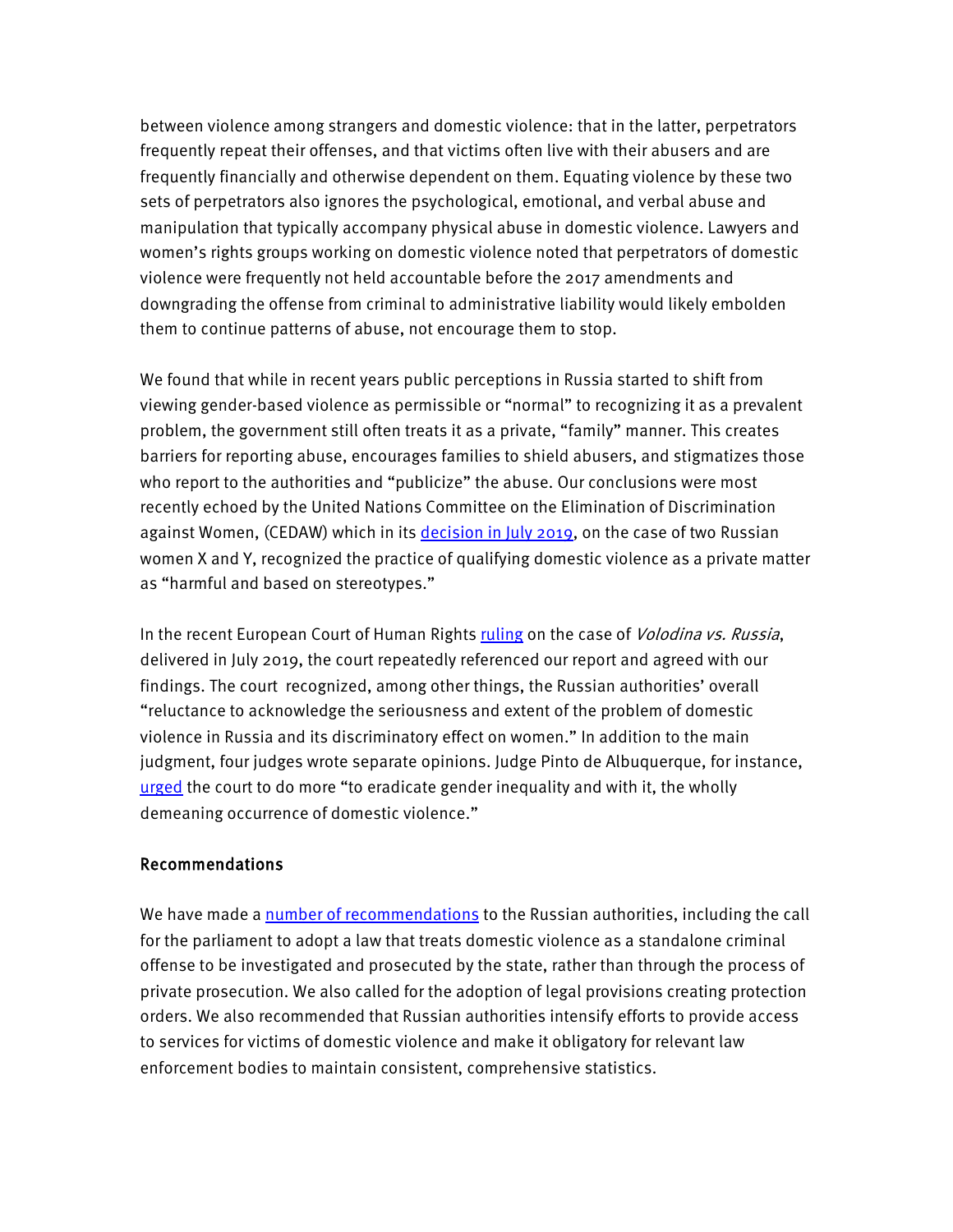Several aspects of the current version of the draft need to be addressed in order to ensure that the law is effective. We therefore urge you to introduce the following amendments to the draft:

## Definition of domestic violence

- [Article 2 of the](http://council.gov.ru/media/files/rDb1bpYASUAxolgmPXEfKLUIq7JAARUS.pdf) draft law defines "family household violence" as: "an intentional act, that caused or threatened to cause physical and/or psychological harm and/or property damage and that does not contain attributes of an administrative offense or a crime." Under current legislation, any physical violence, ranging from battery to causing grave harm to health to murder, by definition contains attributes of an administrative offense or a crime and will therefore not be covered under this law.
- We are aware of many claims state officials have made to ground their objections to making acts of domestic violence a stand-alone offense or an aggravated circumstance. Among these are that a stand-alone offense would duplicate already existing criminal and administrative offenses. However, as noted above, this does not take into account key aspects of domestic violence that aggravate the seriousness of the offense and render it more pernicious than an isolated assault.
- The draft law should provide protection and access to justice for victims of domestic violence every step of the way, from the moment they first seek help from the authorities.
- The draft law should include a complete, comprehensive definition of domestic violence, which may include physical, sexual, economic, and emotional abuse. [Article 3](https://www.coe.int/fr/web/conventions/full-list/-/conventions/rms/090000168008482e) of the Council of Europe Convention on Preventing and Combating Violence against Women and Domestic Violence, also known as the Istanbul Convention, proposes the following definition for domestic violence: all acts of physical, sexual, psychological or economic violence that occur within the family or domestic unit or between former or current spouses or partners, whether or not the perpetrator shares or has shared the same residence with the victim. We would urge you to adopt this definition.

# Scope of the draft law

• Article 2 of the draft law lists persons who may be affected by domestic violence: spouses, former spouses, people who have a child (children) together, close relatives and extended family (relatives by marriage), who have a joint household.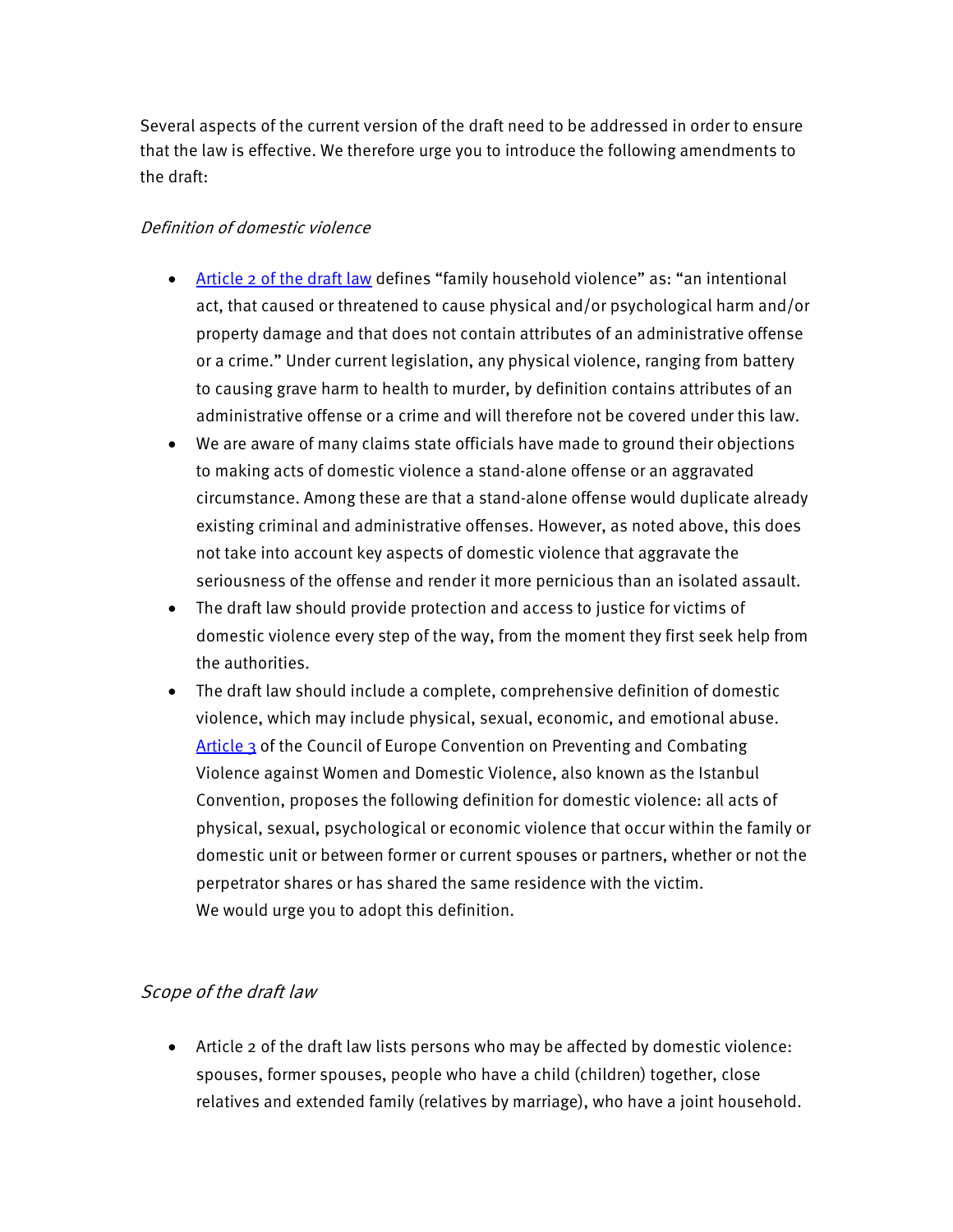Yet the relationships of dependency that form the context of domestic violence also pertain to partners who are not officially married, as well as former partners who no longer reside together or run a joint household. In many cases that we documented, women were subjected to serious violence by their partners or former partners, which the police did not take seriously because of the nature of the relationship between the abuser and the victim. The draft law should therefore also apply to former spouses and partners, regardless of whether they live together and share a household (see reference to Article 3 of the Istanbul Convention above).

# Protection Orders

- We welcome the fact that the draft law recognizes victims' need for legal, medical, social, psychological and other assistance and individual remedies, including registering cases of violence and obtaining protection orders. We welcome the introduction of police-issued protection orders and court-mandated protection orders in Articles [24 and 25](http://council.gov.ru/media/files/rDb1bpYASUAxolgmPXEfKLUIq7JAARUS.pdf) of the draft law. Under Article 24, police can issue a protection order to prevent the perpetrator from 1) continuing abuse 2)contacting or communicating with the victim of abuse, including via phone, or internet 3) attempting to find out the whereabouts of the person subject to abuse. The draft does not clarify what sanctions apply when the perpetrator violates the protection order.
- [UN guidance](https://www.unwomen.org/en/digital-library/publications/2012/12/handbook-for-legislation-on-violence-against-women) recommends that in order to provide effective immediate protection for the presumed victim of domestic violence, protection orders should also prohibit the perpetrator from being within a certain distance of the victim. It also recommends that the draft law introduces clear criminal sanctions for violation and repeated violation of protection orders. We believe the recommendations should be applied in the draft law.

Additionally, we recommend that the draft law:

• Reinstate criminal liability for first offense of battery within the family and transfer all domestic violence offenses to the sphere of private-public or public prosecution. As noted above, the procedure for private prosecution, used in cases of battery and causing light harm to health, is ineffective and unfair as it shifts the burden of proof and cost entirely onto victims, who must act as counsel for the prosecution during criminal proceedings. As noted below, this is also the view of a key UN treaty body and the European Court of Human Rights.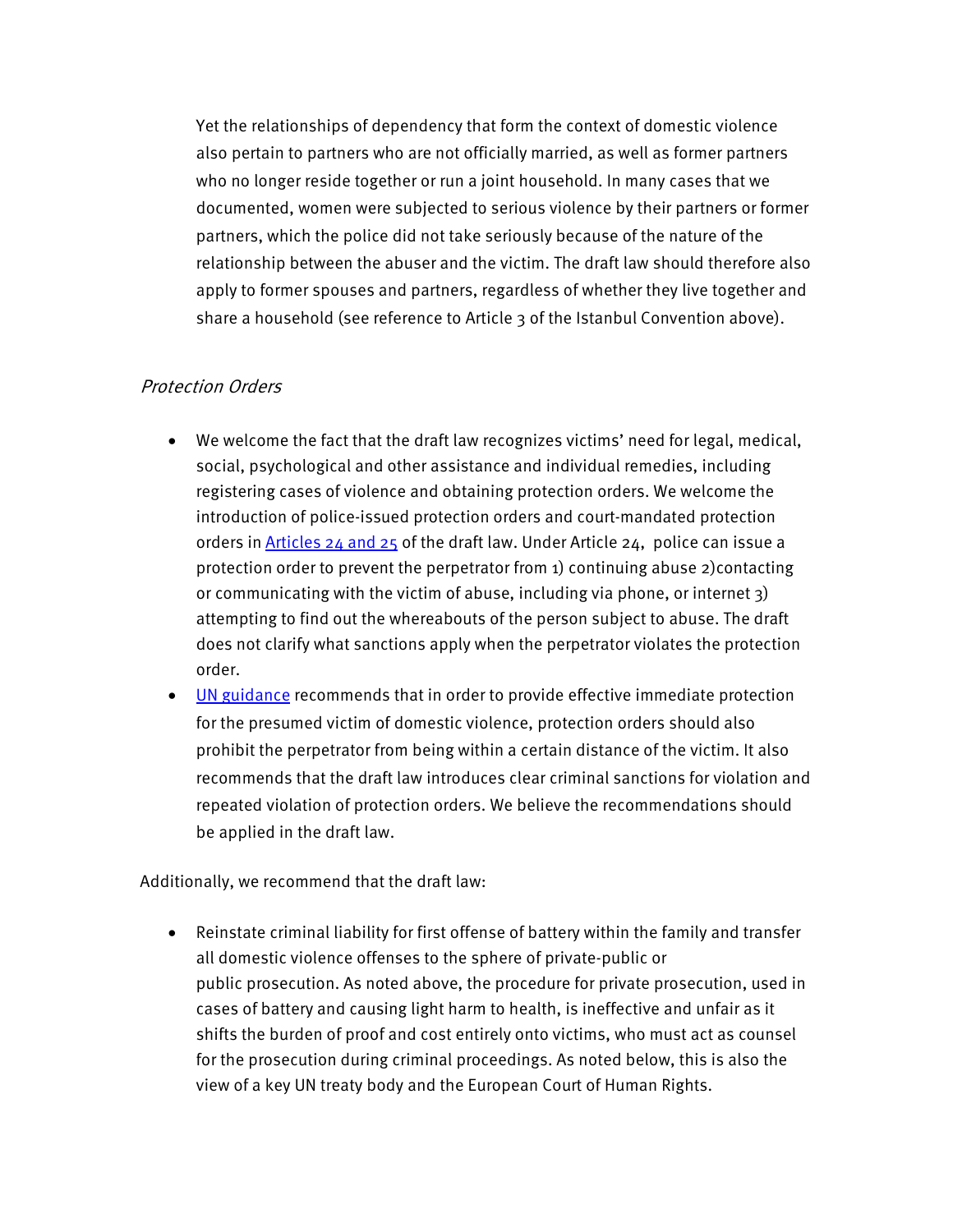- Introduce a streamlined process of compiling statistics on domestic violence, disaggregated by age, region, type of violence, and relationship between the victim and the perpetrator; provide that all gathered data is transparent and publicly available; make the gathering of such data compulsory for relevant law enforcement agencies such as the Ministry of Interior, the prosecutor general's office and the investigative committee;
- Introduce mandatory, specialized, and continuing education and training on domestic violence prevention and response for social workers, health workers, psychologists, lawyers and other relevant professions, in line with international standards for such training;
- Introduce sanctions for negligence by law enforcement officials responding to domestic violence complaints if such negligence leads to minor, moderate, or severe harm to health or to someone's death;
- Introduce measures to improve and foster coordination among relevant government agencies, to ensure a streamlined approach to addressing/tackling domestic violence;

Whether through this legislation or other measures it is also crucial for the government to ensure that survivors of domestic violence, including in rural areas, have access to adequate services and support, including shelter, health, psychosocial, and legal services, through:

- o Ensuring that at minimum 14,400 spaces in specialized shelters are available for victims of domestic violence in accordance with CoE standards, which recommend a minimum of one shelter space per 10,000 people where shelters are the predominant or only form of service provision;
- o Ensuring that specialized shelters for survivors of domestic violence are located within reasonable distance and accessible to survivors of domestic violence in both urban and rural areas;
- o Lowering thresholds for acceptance and referral to services in order to ensure that services, including shelters, are immediately accessible to all those experiencing domestic violence, irrespective of their age, place of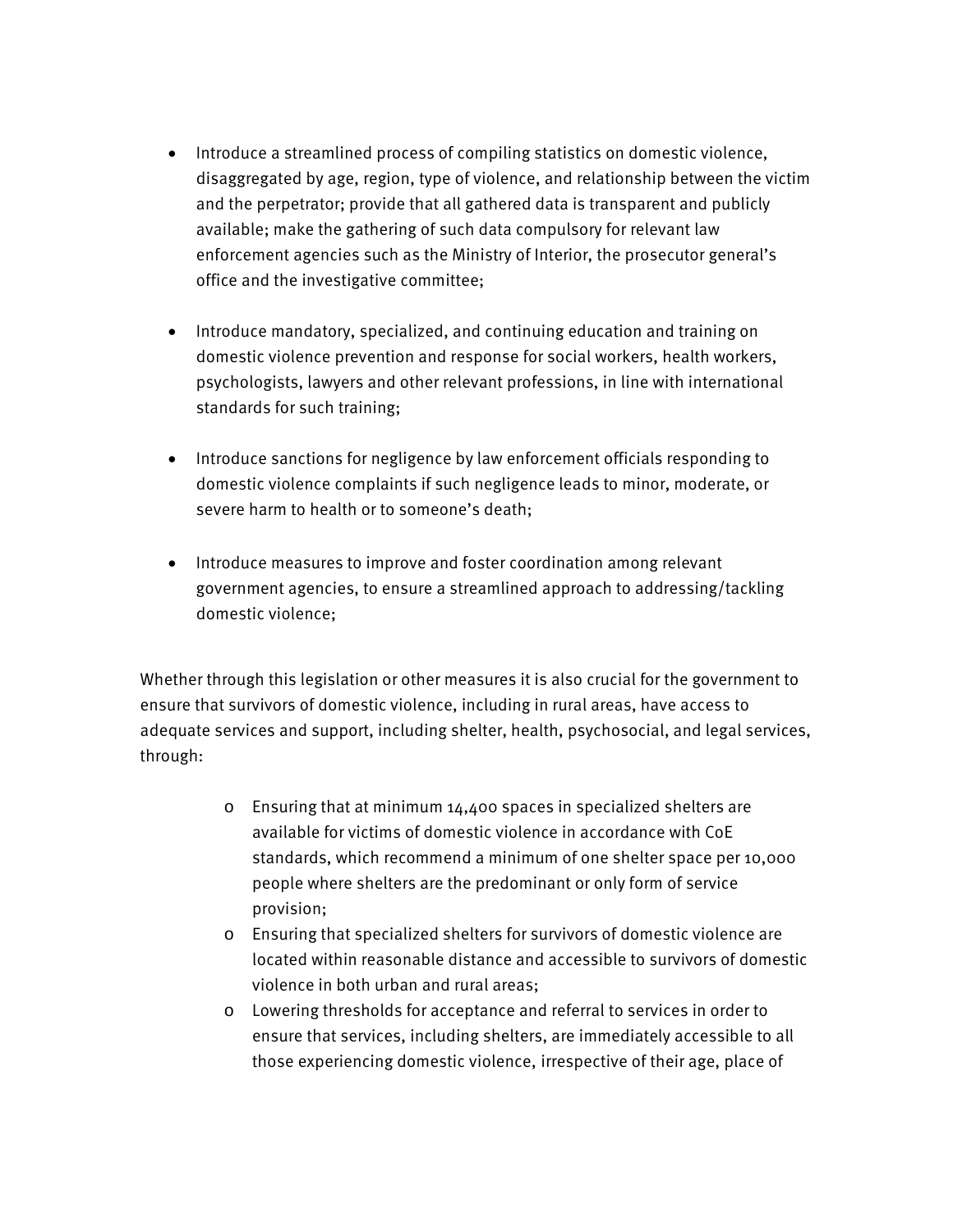residence, disability, or migration/residency status, including survivors with or without dependent children;

o Eliminating the requirement for a local residency registration to access shelters.

## Russia's International Legal Obligations Regarding Domestic Violence

The Russian government's international obligations to prevent domestic violence as well as protect, support, and ensure access to justice for victims of domestic violence are stipulated in several international treaties to which Russia is a party.

[The Convention on the Elimination of All Forms of Discrimination against Women](https://www.ohchr.org/en/professionalinterest/pages/cedaw.aspx) (CEDAW), calls on states to actively prevent and ban discrimination against women both in public and private spheres. Russia is also party to the [Convention on the Rights of the Child \(CRC\)](https://www.google.ru/url?sa=t&rct=j&q=&esrc=s&source=web&cd=1&cad=rja&uact=8&ved=2ahUKEwiJ3dbYwZnmAhVO2aYKHd6ZCTEQFjAAegQIAxAB&url=https%3A%2F%2Fwww.ohchr.org%2Fen%2Fprofessionalinterest%2Fpages%2Fcrc.aspx&usg=AOvVaw06IzabSOudAFhz0Cjv14Ai) and the [Convention on the Rights of Persons with Disabilities](https://www.un.org/development/desa/disabilities/convention-on-the-rights-of-persons-with-disabilities.html) (CRPD), both of which contain provisions against domestic violence, as well as th[e International Covenant on](https://www.google.ru/url?sa=t&rct=j&q=&esrc=s&source=web&cd=8&cad=rja&uact=8&ved=2ahUKEwjx4cbhwZnmAhVcxcQBHa0QAHcQFjAHegQIAxAB&url=https%3A%2F%2Fwww.ohchr.org%2Fen%2Fprofessionalinterest%2Fpages%2Fccpr.aspx&usg=AOvVaw0s6XsiHEiW2GZlfOu0VTVU)  [Civil and Political Rights \(ICCPR\)](https://www.google.ru/url?sa=t&rct=j&q=&esrc=s&source=web&cd=8&cad=rja&uact=8&ved=2ahUKEwjx4cbhwZnmAhVcxcQBHa0QAHcQFjAHegQIAxAB&url=https%3A%2F%2Fwww.ohchr.org%2Fen%2Fprofessionalinterest%2Fpages%2Fccpr.aspx&usg=AOvVaw0s6XsiHEiW2GZlfOu0VTVU) and the [International Covenant on Economic, Social and](https://www.ohchr.org/en/professionalinterest/pages/cescr.aspx)  [Cultural Rights \(ICESCR\),](https://www.ohchr.org/en/professionalinterest/pages/cescr.aspx) which contain provisions on the rights to life, health, physical integrity, and adequate standard of living, and prohibit discrimination and cruel, inhuman or degrading treatment or punishment.

The CEDAW Committee, the UN expert body that monitors compliance with CEDAW, has emphasized in its [General Recommendations](https://tbinternet.ohchr.org/Treaties/CEDAW/Shared%20Documents/1_Global/CEDAW_C_GC_35_8267_E.pdf) No. 19 and No. 28 that gender-based violence, in public or in private, is a form of discrimination and may be considered a violation of the convention. In its recommendations, the committee has specifically called on states to establish comprehensive legal frameworks, train state officials in their implementation, and establish or financially support services for victims. The committee also encourages "the compilation of statistics and research on the extent, causes and effects of violence, and on the effectiveness of measures to prevent and deal with violence."

Th[e UN committee responsible for monitoring implementation of the ICESCR](https://www.escr-net.org/resources/general-comment-n-16-article-3-equal-right-men-and-women-enjoyment-all-economic-social-and) has similarly stated that the convention's provision on gender equality "requires States parties…to provide victims of domestic violence, who are primarily female, with access to safe housing, remedies and redress for physical, mental and emotional damage."

Russia has also ratified the Optional Protocol to CEDAW, which allows the CEDAW Committee, the relevant UN expert body, to investigate "grave or systematic violations" of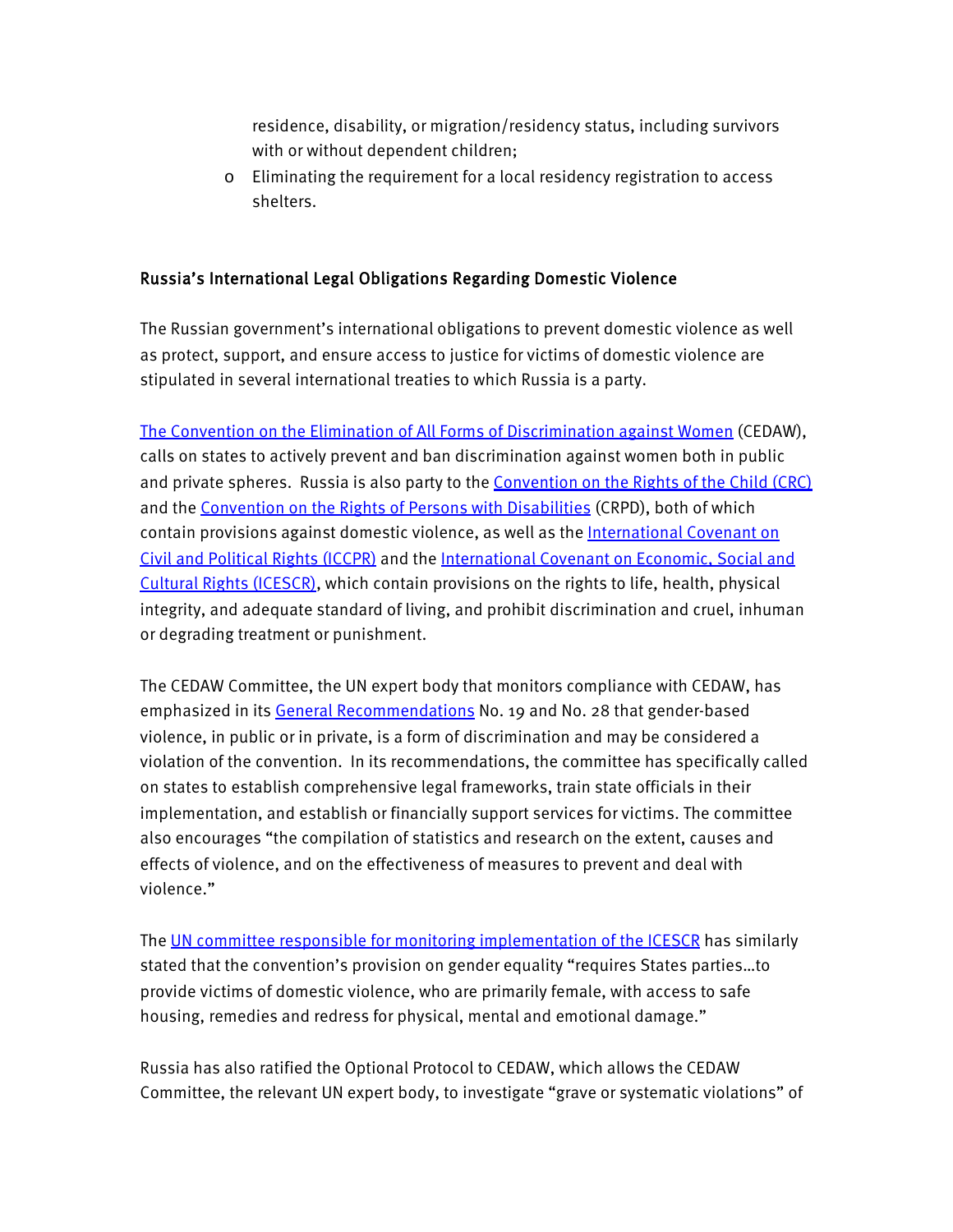the convention. In 2015, two Russian women X. and Y., submitted a joint complaint to the CEDAW Committee after the police repeatedly refused to intervene when their husbands subjected them to systematic physical and psychological abuse. In July 2019 the [committee found](https://tbinternet.ohchr.org/_layouts/15/treatybodyexternal/Download.aspx?symbolno=CEDAW%2fC%2f73%2fD%2f100%2f2016&Lang=en) that Russia failed to assure their protection against repeated acts of domestic violence. The committee also stated that Russia cannot fulfill its obligations under the convention to prevent and punish acts of violence by "adjudicating acts of domestic violence through a system of private prosecution and recognized "the fact that a victim of domestic violence must resort to private prosecution, where the burden of proof is placed entirely on the victim, denies the victim access to justice". Lastly, in its review of the case the committee recalled its concluding observations on Russia's eighth periodic report, in which it recommended that the State party should urgently adopt comprehensive legislation to prevent and address violence against women.

The Convention on the Rights of the Child specifically prohibits violence against children, including in the family. In a 2014 review of Russia, the UN Committee on the Rights of the Child [urged Russia to prioritize](https://tbinternet.ohchr.org/Treaties/CRC/Shared%20Documents/RUS/CRC_C_RUS_CO_4-5_16305_E.pdf) the elimination of all forms of violence against children, noting concern that "corporal punishment remains lawful in the home and in alternative care settings," and criticizing the lack of a nationwide coordinating framework to address all forms of violence against children.

Following the 2004 visit to Russia of the UN special rapporteur for violence against women, the rapporteur in a final report [called for the adoption of specific legislation on domestic](https://news.un.org/en/story/2004/12/124662-despite-progress-russia-has-much-do-improve-womens-rights-un-expert)  [violence](https://news.un.org/en/story/2004/12/124662-despite-progress-russia-has-much-do-improve-womens-rights-un-expert) providing protection and access to services for survivors and accountability for perpetrators, amendment of housing legislation to help victims escape their abusers, establishment and support of shelters and crisis centers, and gender-sensitivity training for public officials.

Russia remains only one of only two of the 47 Council of Europe member states, the other being Azerbaijan, that has neither signed nor ratified the Convention on Preventing and [Combating Violence against Women and Domestic Violence,](https://www.coe.int/en/web/istanbul-convention/home?) known as the Istanbul Convention. The Istanbul Convention defines, prohibits, and criminalizes a broad spectrum of violence against women, including by family members or partners, prioritizes prosecution of perpetrators, and requires state parties to work to change domestic attitudes and practices. Although Russia has not ratified the treaty it was in the negotiations preceding the convention from 2008 to 2010, also then expressing reservations about multiple aspects of the proposed legislation, including gender-based asylum claims. In December 2017, High Commissioner for Human Rights in the Russian Federation Tatiana Moskalkova spoke in favor of Russia ratifying the Istanbul Convention,